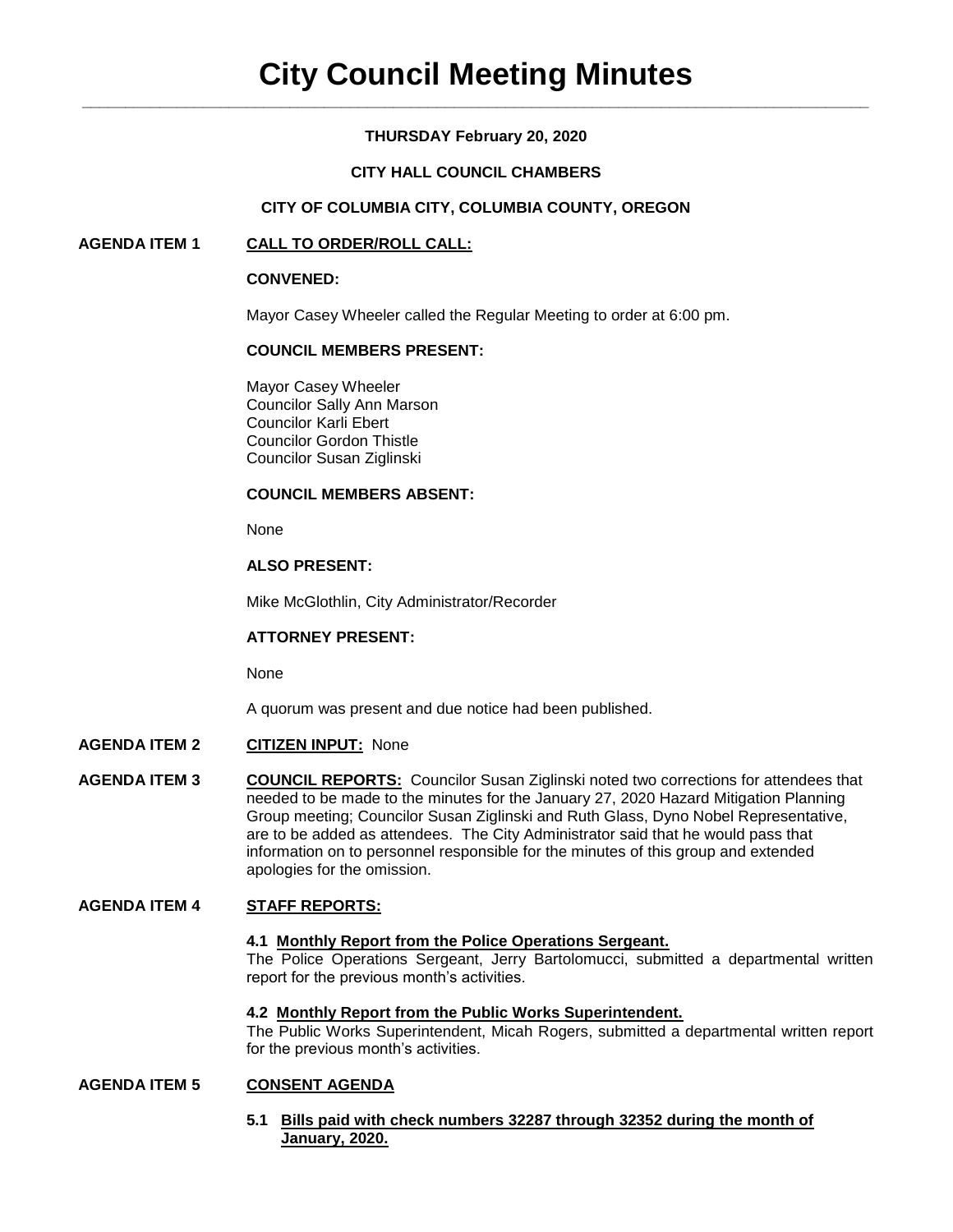February 20, 2020

- **5.2 Financial Report for the month ending January 31, 2020.**
- **5.3 Minutes of the January 16, 2020 Regular City Council Meeting.**
- **5.4 Minutes of the January 27, 2020 Hazard Mitigation Planning Group Meeting.**
- **5.5 Minutes of the January 28, 2020 Audit Committee Meeting.**
- **5.6 Minutes of the January 28, 2020 Parks Committee Meeting.**
- **5.7 Minutes of the February 11, 2020 Streets Committee Meeting.**

CARRIED UNANIMOUSLY BY ROLL CALL VOTE TO APPROVE THE CONSENT AGENDA, WITH THE NOTED CORRECTIONS TO THE MINUTES OF THE JANUARY 27, 2020 HAZARD MITIGATION PLANNING GROUP MEETING.

# **AGENDA ITEM 6 UNFINISHED BUSINESS:**

### **6.1 Presentation by Michael Rigby, service consultant with TCMS, Inc., in regards to proposed HVAC Maintenance Program for the City of Columbia City systems.**

MICHAEL RIGBY, SERVICE CONSULTANT WITH TCMS, INC., CONDUCTED THE PRESENTATION TO COUNCIL ON THE HVAC MAINTENANCE PROGRAM THAT THE COMPANY OFFERS. MR. RIGBY COVERED A REVIEW OF HEATING AND COOLING COSTS, AS WELL AS REPAIR AND REPLACEMENT COSTS THAT THE CITY HAS INCURRED OVER THE PAST YEAR. MR. RIGBY OUTLINED PROPOSED SAVINGS IN THESE AREAS AS WELL AS SAVINGS IN CITY PERSONNEL COSTS IMPACTED BY MAINTAINING OUR HVAC SYSTEMS AS IS THE CURRENT PRACTICE. MR. RIGBY ALSO REVIEWED MAINTENANCE ACTIVITIES THAT WOULD TAKE PLACE ON A QUARTERLY BASIS IN AN EFFORT FOR THE CITY TO REDUCE MONTHLY UTILITY COSTS AND TO EXTEND THE LIFE OF THE ASSOCIATED EQUIPMENT. AT THE CONCLUSION OF THE PRESENTATION COUNCIL DIRECTED THE CITY ADMINISTRATOR TO REVIEW THE PROPOSED INFORMATION WITH THE PUBLIC WORKS SUPERINTENDENT AND TAKE FURTHER ACTION AS DEEMED APPROPRIATE.

# **AGENDA ITEM 7 NEW BUSINESS:**

**7.1 First reading of Council Bill 20-894: An Ordinance Amending Ordinance No. 05- 604-O, An Ordinance Providing for Regulations for Public Rights-of-Way; Requiring Maintenance of Unimproved Streets within the City of Columbia City, Oregon.** 

FIRST READING OF COUNCIL BILL 20-894 WAS CONDUCTED.

**7.2 Council discussion regarding Oregon League of Cities (LOC) Opposition to Legislation Preempting Local Control for Water Projects.**

AGENDA ITEM DELETED AS PROPOSED LEGISLATION WAS NOT FORWARDED OUT OF THE APPLICABLE OREGON STATE LEGISLATURE COMMITTEE.

# **AGENDA ITEM 8 OTHER BUSINESS:**

**8.1** The City Administrator/Recorder informed Council of the following issues and activities:

Requests for Proposal (RFP's) for both Septic Tank Maintenance and Backflow Assembly Testing have been issued by the City, with closure of the RFP's on March 6, 2020 and March 13, 2020 respectively. A review and selection committee for both of these RFP's has been formed with the